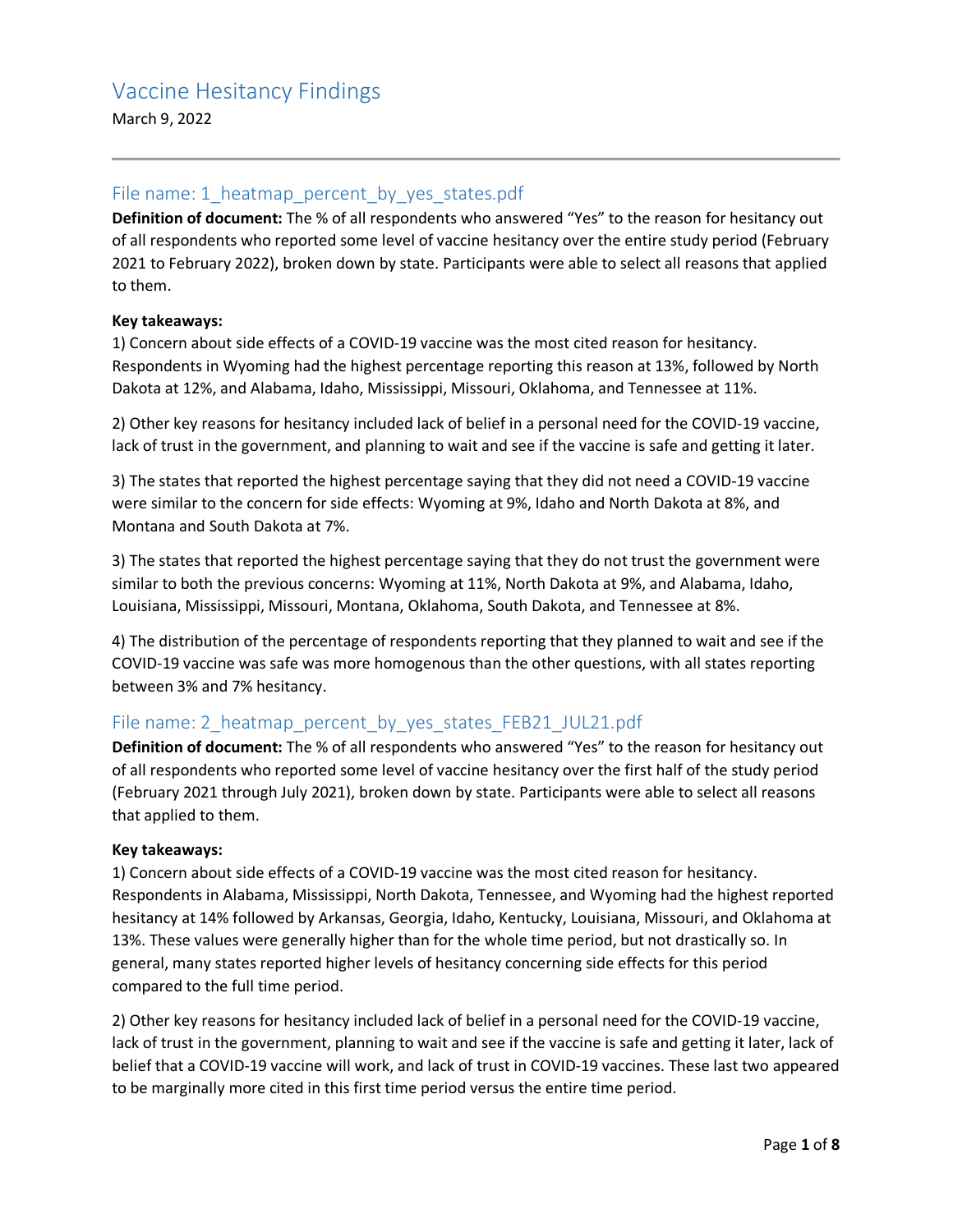March 9, 2022

3) The percentages that responded waiting to see if the vaccine was safe and may get it later were broadly higher during this period when compared to the full time series, with the bulk of states (47 of 51) having percentages between 6% and 10%.

## File name: 3\_heatmap\_percent\_by\_yes\_states\_AUG21\_FEB22.pdf

**Definition of document**: The % of all respondents who answered "Yes" to the reason for hesitancy out of all respondents who reported some level of vaccine hesitancy over the second half of the study period (August 2021 to February 2022), broken down by state. Participants were able to select all reasons that applied to them.

#### **Key takeaways:**

1) Concern about side effects of a COVID-19 vaccine was still the most cited reason for hesitancy. Respondents in Wyoming had the highest reported hesitancy at 15% followed by Idaho and North Dakota at 13% and Alabama, Mississippi, Missouri, Montana, Oklahoma, and Tennessee at 12%. These values were generally higher than for the whole time period, but not drastically so.

2) Other key reasons for hesitancy included lack of belief in a personal need for the COVID-19 vaccine, lack of trust in the government, planning to wait and see if the vaccine is safe and getting it later, lack of belief that a COVID-19 vaccine will work, and lack of trust in COVID-19 vaccines.

3) The percentages that responded waiting to see if the vaccine was safe and may get it later were lower during this period when compared to the earlier time period, with the nearly all states (50 of 51) having percentages between 2% and 6%.

4) The percentages reporting lack of trust in the government were generally higher in this period versus the earlier time period, with Wyoming having the highest percent hesitant at 13%, followed by North Dakota at 11%, and Idaho at 10%.

## File name: 4\_heatmap\_percent\_by\_yes.pdf

**Definition of document:** The % of all respondents who answered "Yes" to the reason for hesitancy out of all respondents who reported some level of vaccine hesitancy over the entire study period (February 2021 to February 2022), broken down by demographics. Participants were able to select all reasons that applied to them.

#### **Key takeaways:**

1) Concern about side effects of a COVID-19 vaccine was the most cited reason for hesitancy. Participants reporting their race and ethnicity as Non-Hispanic and Multiple Other Races had the highest hesitancy across all demographics at 17%, followed by those aged 18–24 and participants in goodsproducing occupations at 15%, and participants in trade, transportation, and utilities occupations at 14%. There was a noticeable gradient in replies in both age and education, as those who were older and had more education were less likely to report this reason.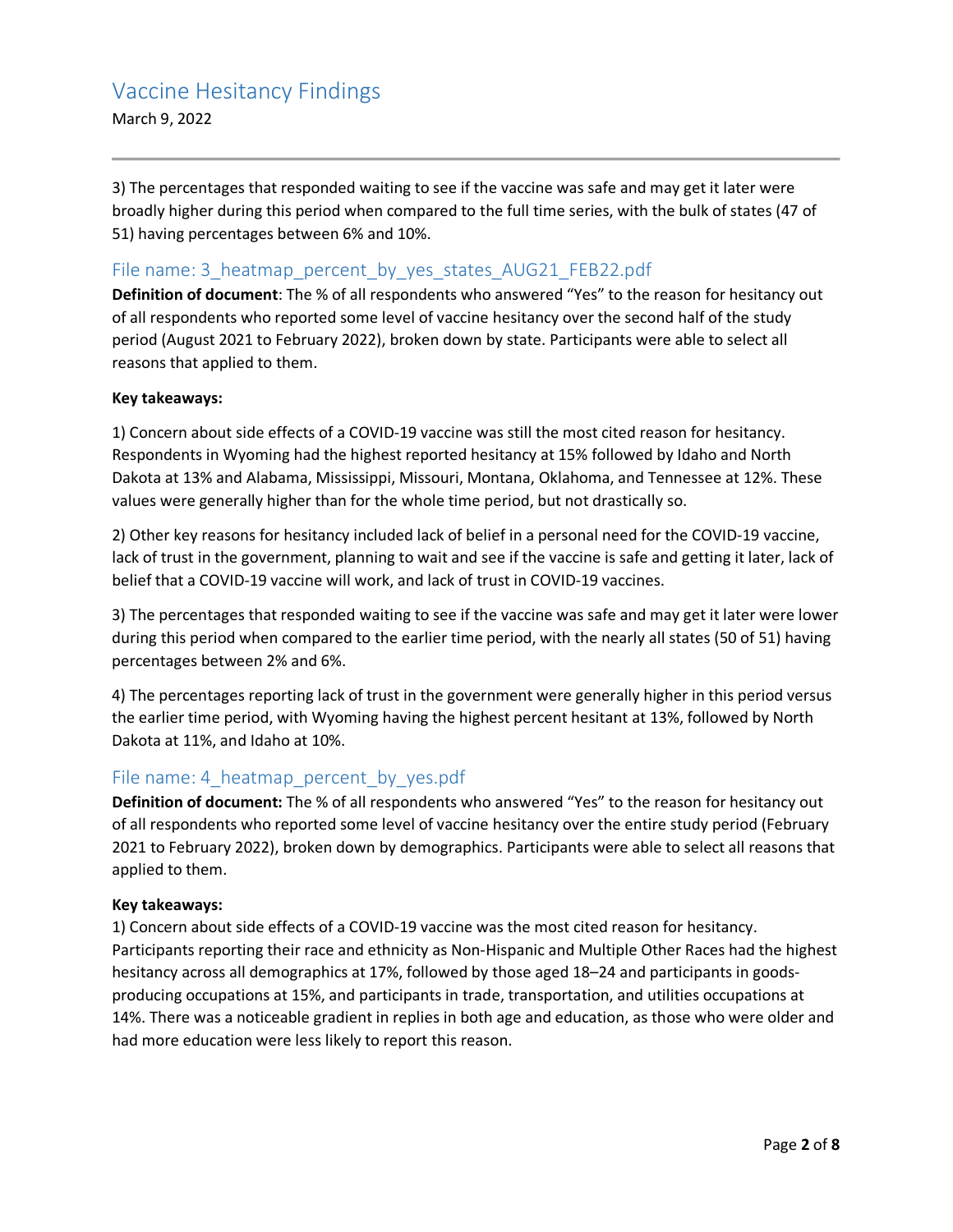March 9, 2022

2) Other key reasons for hesitancy included lack of belief in a personal need for the COVID-19 vaccine, lack of trust in the government, planning to wait and see if the vaccine is safe and getting it later, lack of belief that a COVID-19 vaccine will work, and lack of trust in COVID-19 vaccines.

3) Those respondents who were more likely to say that they did not trust the government were similar to those who had concern for side effects. Participants reporting their race and ethnicity as Non-Hispanic and Multiple Other Races had the highest hesitancy across all demographics at 15%, followed by participants in goods-producing occupations at 13%, and participants in trade, transportation, and utilities occupations at 11%. Males reported this as a reason twice as much as females (8% of males versus 4% of females).

4) Those respondents who were more likely to say that they did not need a COVID-19 vaccine were similar to those who had concern for side effects. Participants reporting their race and ethnicity as Non-Hispanic and Multiple Other Races had the highest hesitancy across all demographics at 12%, followed by participants in goods-producing occupations at 11%, and participants in trade, transportation, and utilities occupations at 10%. Males reported this as a reason about twice as much as females (7% of males versus 3% of females).

4) Those respondents who were more likely to say that they wanted to wait to see if a vaccine was safe and possibly get it later were younger (18–24-year-olds at 13% hesitancy and 25–34-year-olds at 9%), and reported their race and ethnicity as Non-Hispanic and Multiple Other Races (10%). Males and females answered yes to this category at approximately the same percentage.

## File name: 5\_heatmap\_percent\_by\_yes \_FEB21\_JUL21.pdf

**Definition of document:** The % of all respondents who answered "Yes" to the reason for hesitancy out of all respondents who reported some level of vaccine hesitancy over the first half of the study period (February 2021 through July 2021), broken down by demographics. Participants were able to select all reasons that applied to them.

#### **Key takeaways:**

1) Concern about side effects of a COVID-19 vaccine was the most cited reason for hesitancy. Participants reporting their race and ethnicity as Non-Hispanic and Multiple Other Races and participants aged 18–24 had the highest hesitancy across all demographics at 20%, followed by participants in goods-producing occupations at 17%, and both those aged 25–34 and participants in trade, transportation, and utilities occupations at 16%. There was a noticeable gradient in replies in both age and education, as those who were older and had more education were less likely to report this reason. These values were generally higher than for the whole time period, but not drastically so.

2) Other key reasons for hesitancy included lack of belief in a personal need for the COVID-19 vaccine, lack of trust in the government, planning to wait and see if the vaccine is safe and getting it later, lack of belief that a COVID-19 vaccine will work and lack of trust in COVID-19 vaccines. During this period, it seemed like people had many more reasons for hesitancy, providing more answers, compared to the later time period where there were clearly a handful of preferred answers.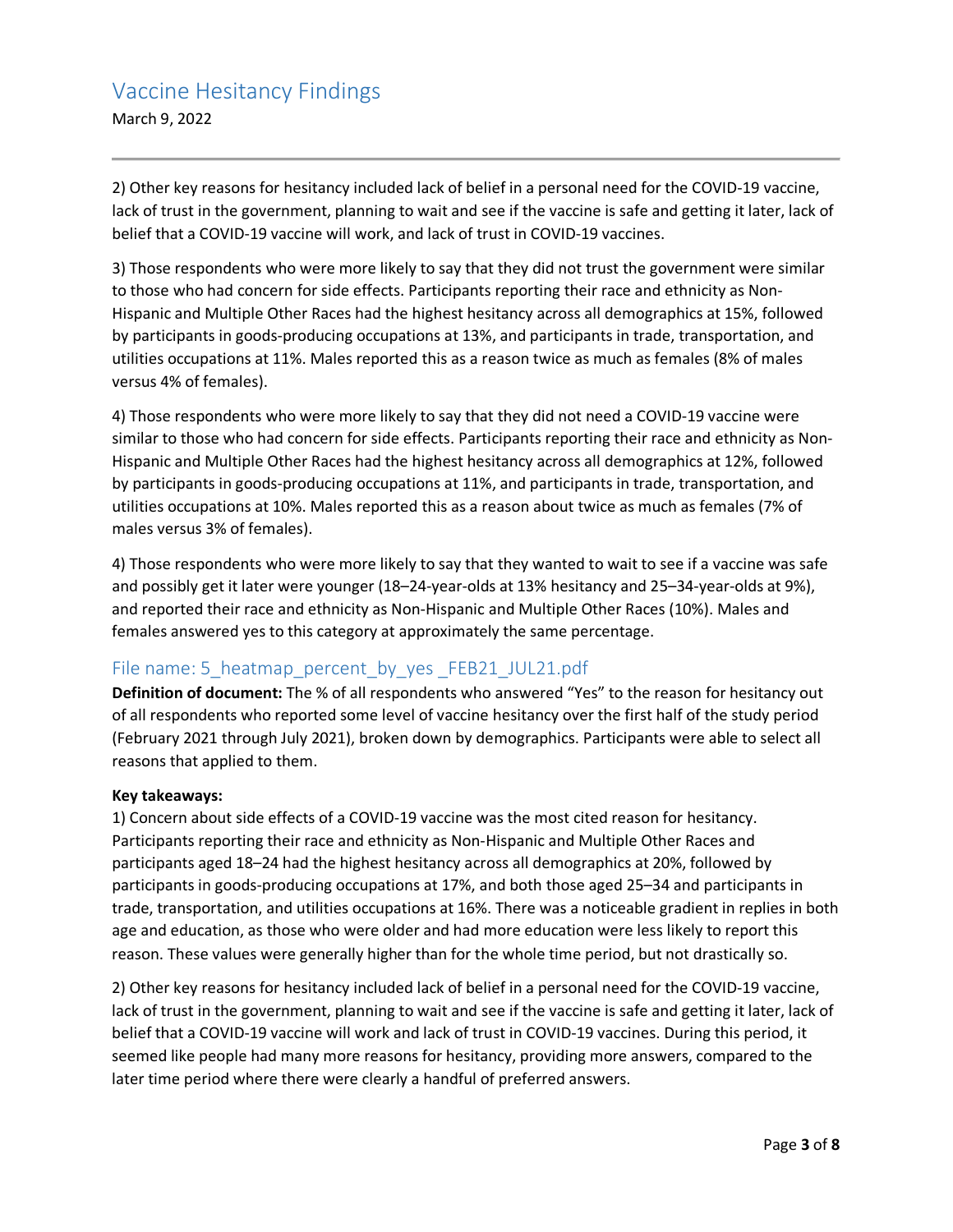March 9, 2022

3) Similar patterns were seen for this time period for belief that a respondent did not need the COVID-19 as for the whole time period, though values were slightly higher. Participants reporting their race and ethnicity as Non-Hispanic and Multiple Other Races and participants in goods-producing occupations had the highest hesitancy across all demographics at 13%, followed by participants in trade, transportation, and utilities occupations at 11%. Males reported this as a reason about twice as much as females (7% of males versus 4% of females).

4) Similar patterns were seen for this time period for belief that a respondent did not trust the government as for the whole time period, though values were slightly higher. Participants reporting their race and ethnicity as Non-Hispanic and Multiple Other Races had the highest hesitancy across all demographics at 16%, followed by participants in goods-producing occupations at 15%, and participants in trade, transportation, and utilities occupations as well as those aged 18–24 at 12%. Males reported this as a reason approximately 1.5 times as much as females (8% of males versus 5% of females).

5) Similar patterns were seen for this time period for the respondents who wanted to wait and see if the vaccine was safe as for the whole time period, though values were slightly higher. Participants were younger (18–24-year-olds had 18% hesitancy and 25–34-year-olds had 13%), and those who reported their race and ethnicity as Non-Hispanic and Multiple Other Races also had 13% hesitancy. Males and females answered yes to this category at approximately the same percentage.

## File name: 6 heatmap\_percent\_by\_yes \_AUG21\_FEB22.pdf

**Definition of document:** The % of all respondents who answered "Yes" to the reason for hesitancy out of all respondents who reported some level of vaccine hesitancy over the first half of the study period (August 2021 to February 2022), broken down by demographics. Participants were able to select all reasons that applied to them.

#### **Key takeaways:**

1) Concern about side effects of a COVID-19 vaccine was still the most cited reason for hesitancy. Participants reporting their race and ethnicity as Non-Hispanic and Multiple Other Races had the highest hesitancy across all demographics at 19%, followed by participants in goods-producing occupations at 18%, and both participants aged 18–24 years old and participants in trade, transportation, and utilities occupations at 16%. There was a noticeable gradient in replies in both age and education, as older participants with more education were less likely to report this reason.

2) Other key reasons for hesitancy included lack of belief in a personal need for the COVID-19 vaccine, lack of trust in the government, planning to wait and see if the vaccine is safe and getting it later, lack of belief that a COVID-19 vaccine will work, and lack of trust in COVID-19 vaccines.

3) Similar patterns were seen for this time period for belief that a respondent did not need the COVID-19 as for the whole time period. Participants reporting their race and ethnicity as Non-Hispanic and Multiple Other Races and participants in goods-producing occupations had the highest hesitancy across all demographics at 14% followed by participants in trade, transportation, and utilities occupations at 12%. Males reported this as a reason about twice as much as females (8% of males versus 4% of females).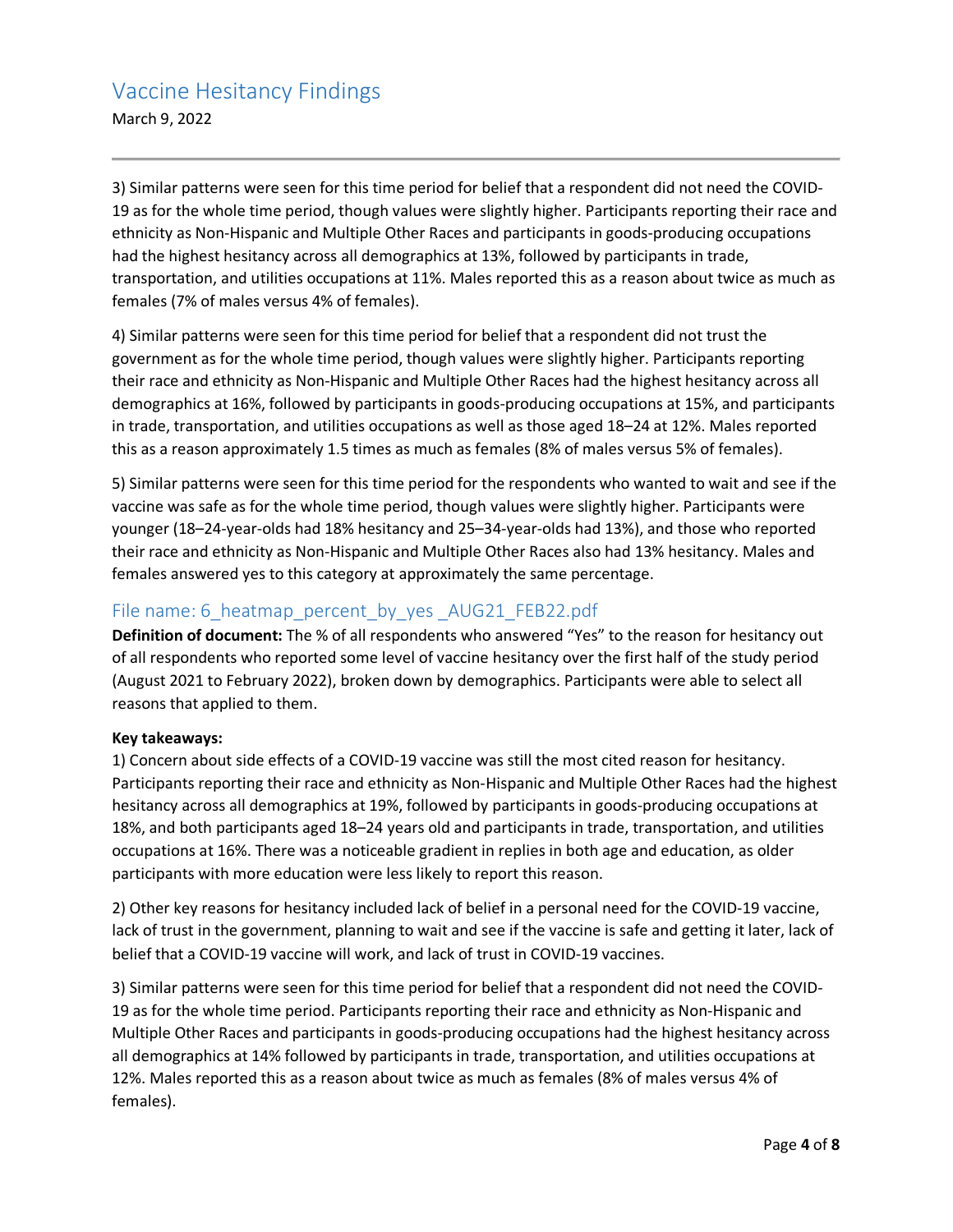March 9, 2022

4) Similar patterns were seen for this time period for belief that a respondent did not trust the government as for the whole time period. Participants reporting their race and ethnicity as Non-Hispanic and Multiple Other Races had the highest hesitancy across all demographics at 17%, followed by participants in goods-producing occupations at 16%, and participants in trade, transportation, and utilities occupations at 13%. Males reported this as a reason nearly twice as much as females (9% of males versus 5% of females).

5) Similar patterns were seen for this time period for the respondents who wanted to wait and see if the vaccine was safe as for the whole time period, though values were lower. Participants were younger (18–24-year-olds at 12% hesitancy and 25–34-year-olds at 9%), and reported their race / ethnicity as Non-Hispanic and Multiple Other Races 9%. Males and females answered yes to this category at approximately the same percentage.

## File: Vaccine Hesitancy Regression Models.xlsx

## Tab: Odds hesitant multivariable

**Definition of document:** This analysis modeled the relationships for the odds of those who answered they would probably get the COVID-19 vaccine, they would probably not get the COVID-19 vaccine, or they would definitely not get the COVID-19 vaccine over those who answered that they definitely would get the COVID-19 vaccine or had an appointment scheduled to receive the vaccine. All demographic variables were modeled together, controlling for time (week of survey) and clustering by state.

#### **Key takeaways:**

- 1) Those responding to this survey had significantly increasing odds of hesitancy over time.
- 2) When compared to 18–24-year-olds, age groups over 45 years had significantly lower odds of being hesitant, while 25–34-year-olds actually had significantly higher odds of being hesitant.
- 3) Non-Hispanic Asian respondents had significantly lower odds of being hesitant compared to Hispanic respondents, while all other race and ethnicity groupings had significantly higher odds compared to Hispanic respondents.
- 4) Males had significantly lower odds of hesitancy versus females. This effect size was small (4% lower odds), but still significant
- 5) Compared to those with less education than a high school diploma, those with some college or more had significantly lower odds of vaccine hesitancy, while those with a high school diploma or GED actually had higher odds of hesitancy.
- 6) All listed occupation groupings had significantly higher odds of vaccine hesitancy than those working in the service providing occupational field.

## File: Vaccine Hesitancy Regression Models.xlsx

## Tab: Odds reason dont need it multi

**Definition of document:** This analysis modeled the relationships for the odds of those who answered that they did not need the COVID-19 vaccine (answered "Yes") over those who answered "No" to this question. All demographic variables are modeled together, controlling for time (week of survey) and clustering by state.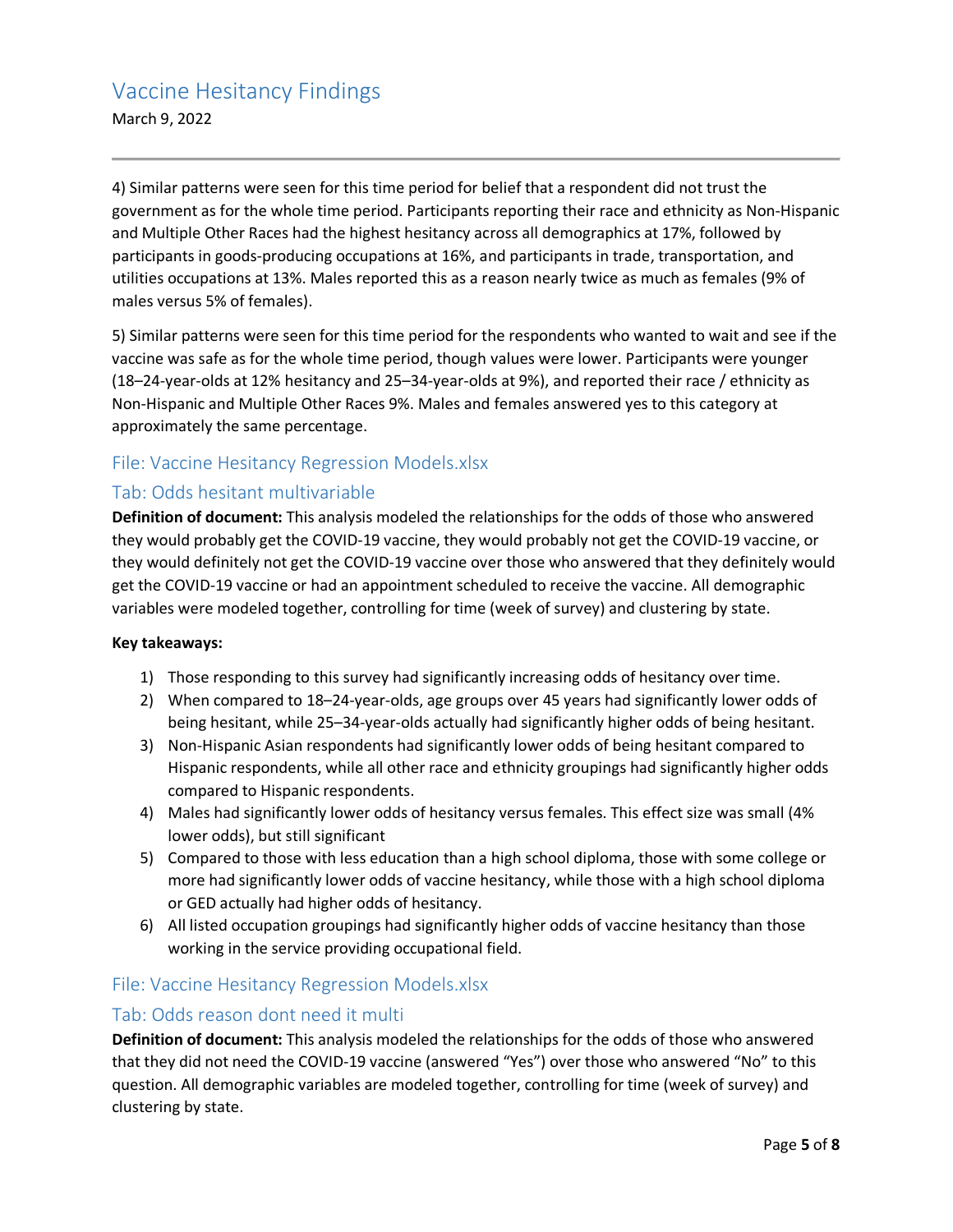March 9, 2022

#### **Key takeaways:**

- 1) Those responding to this survey had significantly higher odds of saying they did not need the COVID-19 vaccine over time.
- 2) When compared to 18–24-year-olds, all age groups had significantly lower odds saying they did not need the COVID-19 vaccine.
- 3) Non-Hispanic Asian and Non-Hispanic Black respondents had significantly lower odds of saying they did not need the COVID-19 vaccine compared to Hispanic respondents; this was different for Non-Hispanic Black respondents who had overall higher odds of hesitancy, but lower odds of saying they did not need the COVID-19 vaccine. Non-Hispanic American Indian or Alaskan Native, Non-Hispanic Multiple other Races, and Non-Hispanic White respondents all had higher odds of saying they did not need the COVID-19 vaccine compared to Hispanic respondents.
- 4) Males had significantly higher odds of saying they did not need the COVID-19 vaccine compared to females, in contrast with their odds of being hesitant (lower). The effect size for this variable was much larger, suggesting a two-fold increase in odds compared to females.
- 5) Compared to those with less education than a high school diploma, those with any higher levels of education had higher odds of saying they did not need a COVID-19 vaccine, with a general increasing trend with increasing education levels. This was the opposite trend of overall hesitancy.
- 6) Only those in goods-producing occupations and in trade, transport, and utilities occupations had significantly higher odds of saying they did not need the COVID-19 vaccine than those working in the service providing occupational field.

## File: Vaccine Hesitancy Regression Models.xlsx

## Tab: Odds reason dont trust gov mult

**Definition of document:** This analysis modeled the relationships for the odds of those who answered that they did not trust the government (answered "Yes") over those who answered "No" to this question. All demographic variables are modeled together, controlling for time (week of survey) and clustering by state.

#### **Key takeaways:**

- 1) Those responding to this survey had significantly higher odds of saying they did not trust the government over time.
- 2) When compared to 18–24-year-olds, age groups between 35 and 64 had lower odds of saying they did not trust the government.
- 3) Non-Hispanic Asian respondents had significantly lower odds of saying they did not trust the government compared to Hispanic respondents. Non-Hispanic American Indian or Alaskan Native, Non-Hispanic Black, Non-Hispanic Multiple other Races, and Non-Hispanic White respondents all had higher odds of saying they did not trust the government compared to Hispanic respondents.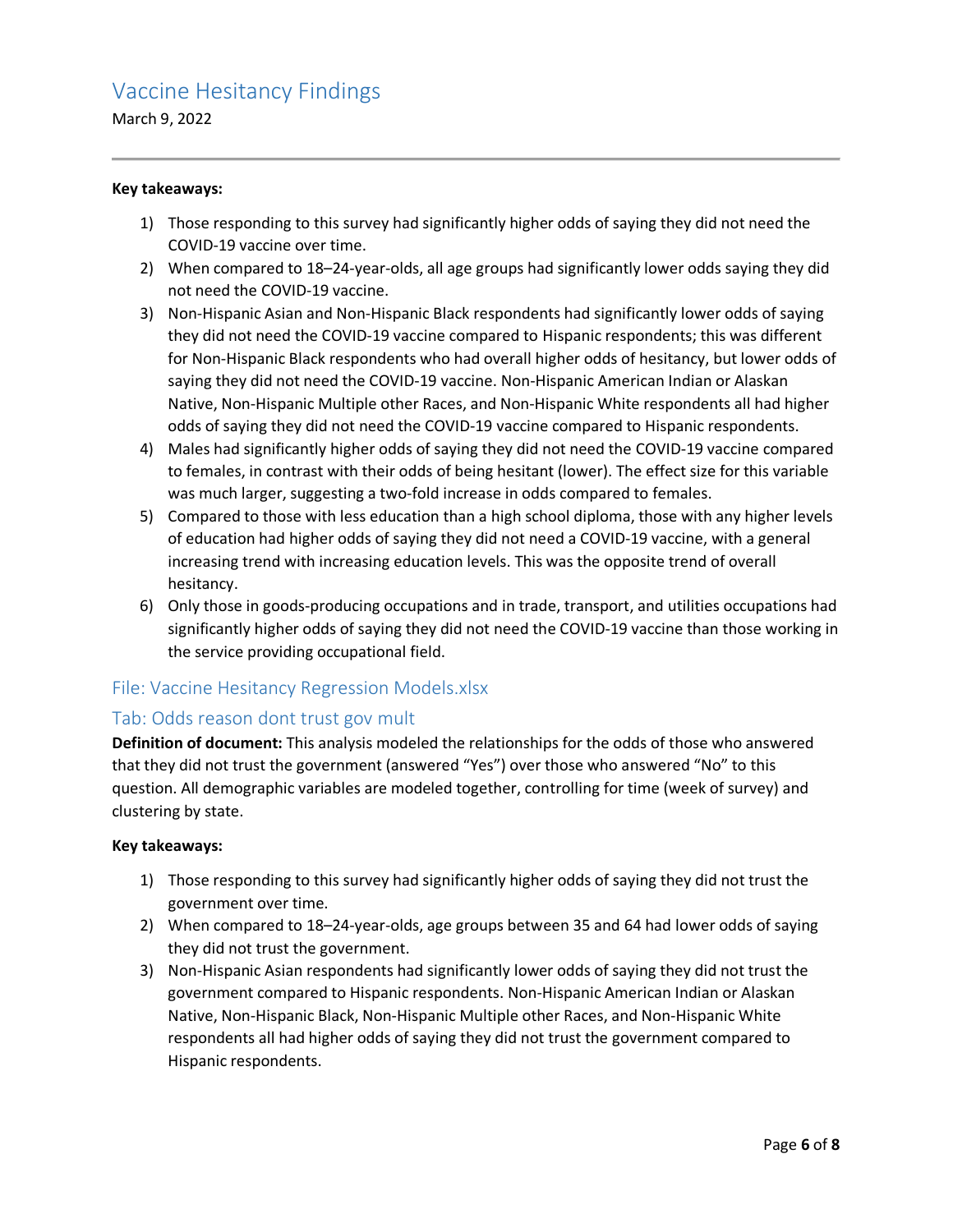- 4) Males had significantly higher odds of saying they did not trust the government compared to females, in contrast with their odds of being hesitant (lower). The effect size for this variable was much larger, suggesting a 1.7-fold increase in odds compared to females.
- 5) Compared to those with less education than a high school diploma, those a high school diploma, GED, some college, or an Associate's degree had higher odds of saying they did not trust the government. This relationship was not seen for Bachelor's degree or graduate degree education levels.
- 6) All occupations had significantly higher odds of saying they did not trust the government than those working in the service providing occupational field.

## File: Vaccine Hesitancy Regression Models.xlsx

#### Tab: Odds reason side effects multi

**Definition of document:** This analysis modeled the relationships for the odds of those who answered that they were concerned about side effects of the COVID-19 vaccine (answered "Yes") over those who answered "No" to this question. All demographic variables are modeled together, controlling for time (week of survey) and clustering by state.

#### **Key takeaways:**

- 1) Those responding to this survey had significantly higher odds of saying they were concerned about side effects of the COVID-19 vaccine over time.
- 2) When compared to 18–24-year-olds, all older age groups had lower odds of saying they were concerned about side effects of the COVID-19 vaccine.
- 3) Non-Hispanic American Indian or Alaskan Native respondents had significantly lower odds of saying they were concerned about side effects of the COVID-19 vaccine compared to Hispanic respondents. This was different for Non-Hispanic American Indian or Alaskan Native respondents who overall had higher odds of hesitancy, but lower odds of saying they had concerns about side effects. Non-Hispanic Asian, Non-Hispanic Black, Non-Hispanic Multiple other Races, and Non-Hispanic White respondents all had higher odds of saying they were concerned about side effects of the COVID-19 vaccine compared to Hispanic respondents. This was different for Non-Hispanic Asian respondents who overall had lower odds of hesitancy, but higher odds of saying they had concerns about side effects.
- 4) Males had significantly lower odds of saying they were concerned about side effects of the COVID-19 vaccine compared to females, with a reduction of about 20% in odds.
- 5) Compared to those with less education than a high school diploma, those with higher education levels all had higher odds of saying they were concerned about side effects of the COVID-19 vaccine.
- 6) All occupations had significantly higher odds of saying they were concerned about side effects of the COVID-19 vaccine than those working in the service providing occupational field, a contrast to overall higher odds of general vaccine hesitancy.